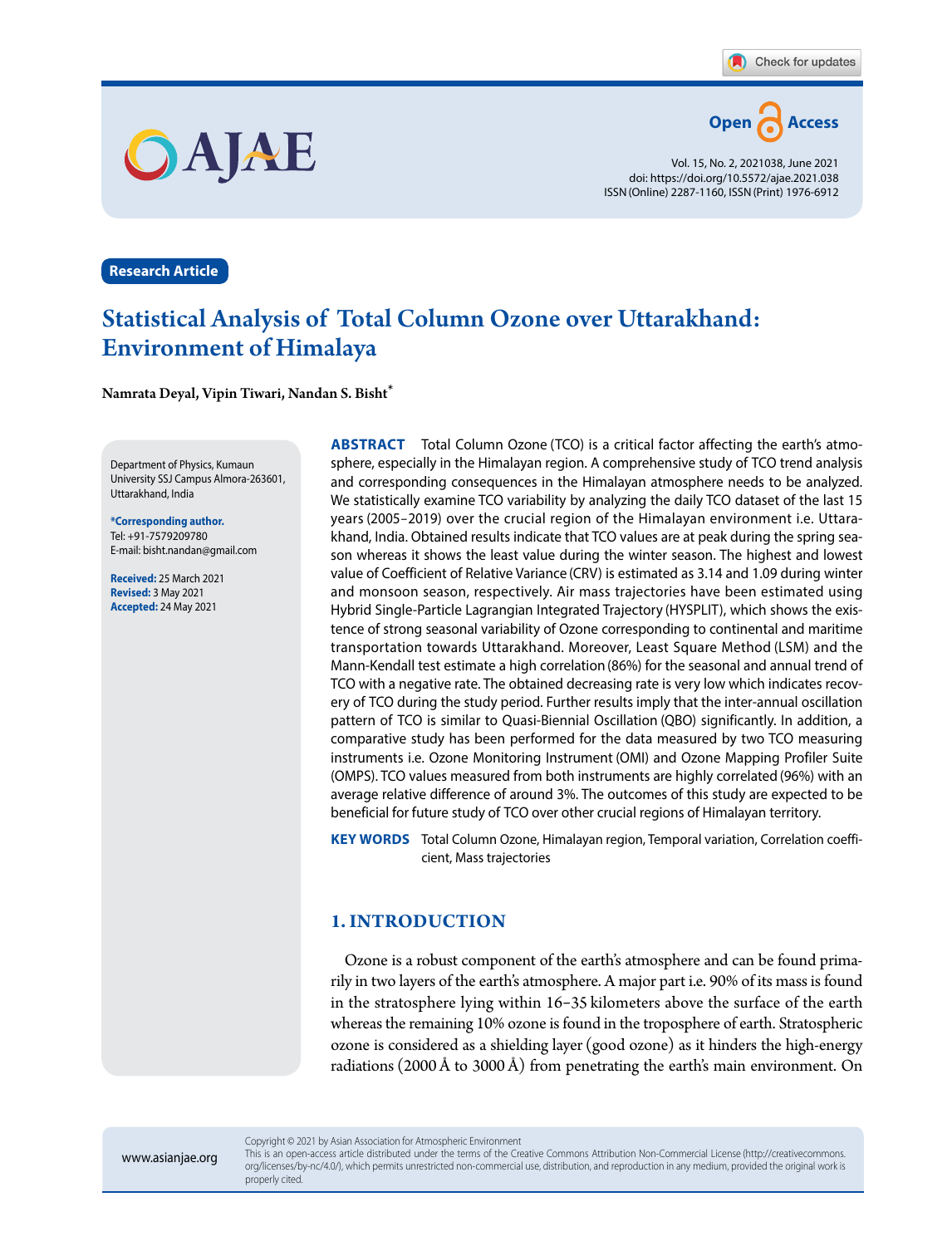the other hand, Ultra Violet (UV)-B radiations are biologically harmful solar radiation and the ozone layer prevents these hazardous radiations to reach on the surface of the earth(Madronich *et al.*, 1998; Dobson 1973, 1968). Most ozone is formed in the tropic region where it moves from lower to higher latitude by the Brewer-Dobson circulation (Weber *et al.*, 2011). TCO is the amount of total ozone (troposphere and stratospheric ozone) containing in a vertical column from the earth's surface to the top of the atmosphere at standard temperature and pressure (STP) (Fahey and Hegglin, 2014; Brasseur and Hitchman, 1988). It is measured using data obtained from groundbased stations and satellites in terms of Dobson unit (DU), which describes the thickness of a layer of pure ozone at STP. One DU is  $2.69 \times 10^{16}$  ozone molecules/  $\rm cm^2$  in a vertical column extended till the atmospheric limit or 0.01mm thick layer of pure ozone to the surface of the earth at standard condition(STP). The value of TCO significantly varies from 200 to 300DU all over the globe. Meanwhile, if its value reduces to 220DU it is considered as a condition for occurring Ozone hole at any location.

A series of reactions of ozone formation and distortion was proposed by Sydney Chapman in 1930. It depicts that the photolysis of Oxygen molecules produces nascent radicals in presence of UV radiation which further reacts with oxygen and results in ozone molecule. Moreover, ozone depletion involves the reverse process of conversion of ozone molecules into atomic oxygen due to catalyst reaction (Groves and Tuck, 1980). Apart from this ozone abundance are the key parameters for estimating the formation and depletion of ozone at any location of the globe. The processes of formation and deterioration of ozone are found to be naturogenic as well as anthropogenic. However, both can occur simultaneously (Rubin, 2001). Anthropogenic chemicals such as chlorofluorocarbons (CFCs), halocarbons, and other volatile organic compounds can destroy stratospheric ozone significantly by reacting with ozone (Chipperfield *et al.*, 2020; Said Ismail and Hameed, 2013; Solomon, 1999; Cicerone *et al.*, 1974; Crutzen 1974). Apparently, few studies suggest long term variability of ozone with geophysical parameters, including the Quasi-Biennial Oscillation, solar activity, the stratosphere-troposphere exchange, and volcano eruption (Brenna *et al.*, 2019; Bisht *et al.*, 2014; Kalita *et al.*, 2011; Ningombam, 2011; Garcia and Solomon, 1987; Willett, 1962).

Despite a small portion of ozone contributes to the earth's atmospheric composition, TCO plays a vital role

**2** www.asianjae.org

in climate change and ecology (Ogunjobi *et al.*, 2007; Wayne, 2000, 1989). The depletion of the ozone layer results in severe serious health issues i.e. skin cancer, cataract, deficient immunity, respiratory disorders for species (UNEP 2016, 1998; Van der Leun *et al*., 2003). It can also contaminate the marine ecosystem as well (cell-damaging life of phytoplankton and zooplankton). Besides, ozone depletion permits UV-B radiation which may retard the physiological and developmental processes of plants (Sivasakthivel and Siva Kumar Reddy, 2011; Schmalwieser *et al.*, 2003). Therefore, ozone layer conservation is mandatory to sustain an ideal ecological surrounding on earth (Venkanna *et al.*, 2015; WMO, 2011, 1989; Freijer *et al.*, 2002).

Numerous studies on atmospheric ozone have been carried out all across the world. The Antarctic ozone hole was first observed by the British Antarctic Survey in the 1980s (Farman *et al.*, 1985). Several studies emphasize seasonal depletion in the stratospheric ozone layer in Antarctica and have observed depletion during the spring season (Newman *et al.*, 1991; Rowland, 1989; Iwasaka and Kondoh, 1987). Over the last two decades, minute depletion in ozone was also observed over the Arctic during the late winter and early spring (Goutail *et al.*, 1999; Brune *et al.*, 1990). But these studies are limited to the polar region only (Newman *et al.*, 2006). Such studies have been extended for other locations of the globe and established statistical trends of TCO over the northern and southern mid-latitudes (Toihir *et al.*, 2018; Badawy *et al.*, 2017; Tan *et al.*, 2014; Nair *et al.*, 2013; Oluleye and Okogbue, 2013; Stein, 2007; Chakrabarty *et al.*, 1998; Rowland, 1991). These studies suggest that the depletion of ozone is not only confined in the Polar Regions but varies significantly in another latitudinal region as well.

The study of ozone layer depletion and variation has emerged as a major global scientific and environmental issue in the recent past. In this framework, various international protocols have been designed (UNEP, 1987). Montreal Protocol is an international treaty to protect the ozone layer by phasing out the production and limited use of ozone-depleting substances (ODS) (1989). This agreement was executed on 1 Jan 1989 and has been signed by most of the countries including India. This protocol has reduced the risk of further ozone depletion to a large extent (Pinedo-Vega *et al.*, 2017; Velders *et al.*, 2007; Egorova *et al.*, 2001; Anderson *et al.*, 2000). From the perspective of India, a few studies on ozone variation and depletion have been reported to date (Madhu, 2014;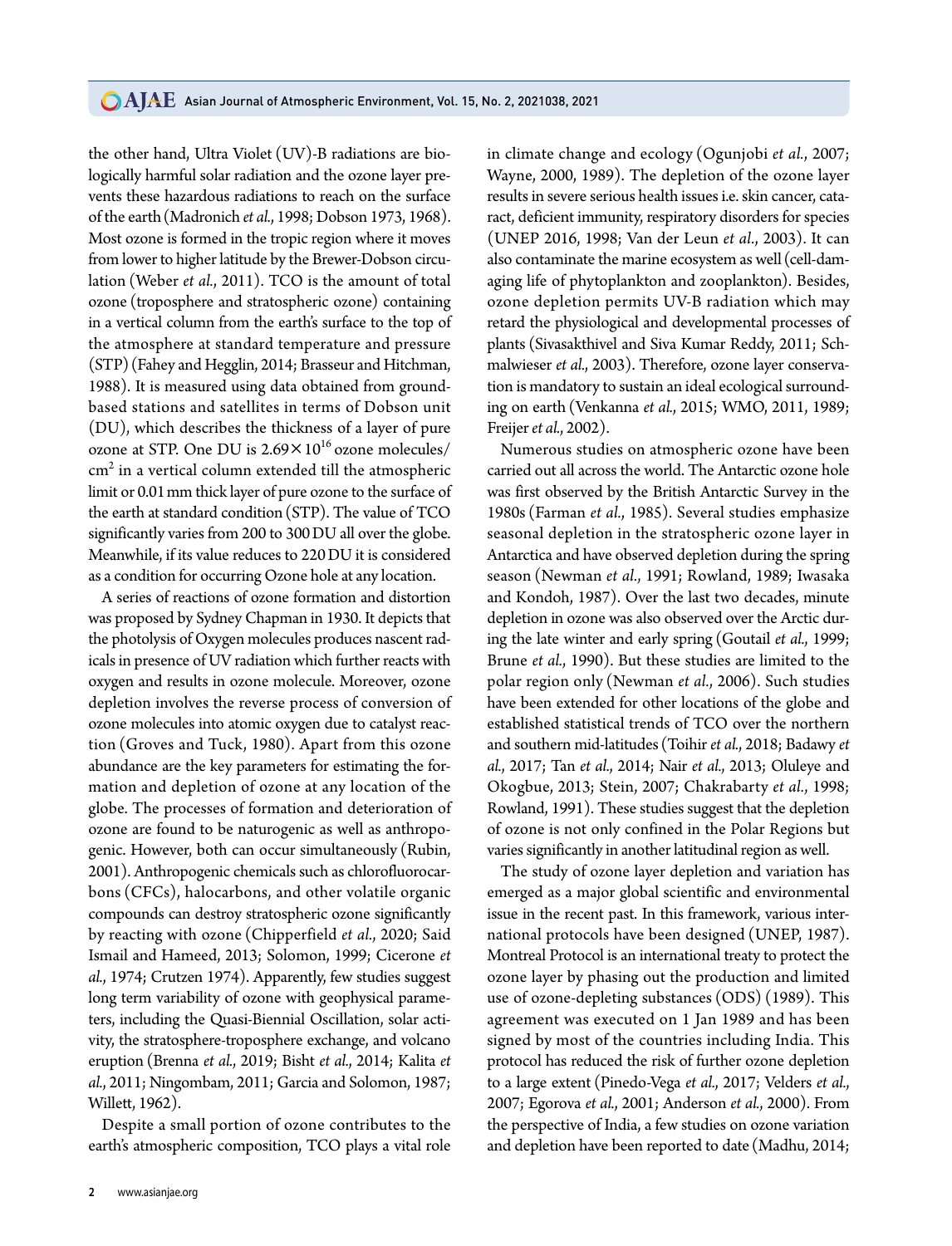

**Fig. 1.** Map of Uttarakhand with latitude and longitude of the study area.

Pulikesi *et al.*, 2006; Kundu and Jain, 1993; Mani and Sreedharan, 1973). These studies are limited to industrial areas with high population density. However, there is a paucity of such studies in Himalayan regions i.e. areas with lower population density and enhanced ecological versatility. The ozone climatology is supposed to be crucial in these regions due to climatic disparity. Therefore, a comprehensive study of ozone (TCO variation) over the Himalayan region is needed to monitor the atmospheric ozone concentration in a regular period.

In this paper, we have statistically analyzed the spatial and temporal tend of TCO variability using the TCO dataset of the last 15 years i.e. 2005-2019 over the crucial region of the Himalayan environment i.e. Uttarakhand, India. Air mass trajectories have been estimated using Hybrid Single-Particle Lagrangian Integrated Trajectory (HYSPLIT) to understand the source of air pollutants and corresponding continental and maritime transportation towards Uttarakhand with maximum ozone concentration under various climatic conditions has been investigated. We have compared the data measured by two TCO measuring instruments i.e. Ozone Monitoring Instrument (OMI) and Ozone Mapping Profiler Suite (OMPS) and corresponding results have been analyzed.

## **2. MATERIALS AND METHODS**

#### **2.1 Study Area**

Uttarakhand, a state in northern India crossed by the

Himalayas extended from (28.71°N to 31.45°N and 77.56°E to 81.03°E) is the study area shown in Fig. 1. It is situated in southern Asia (North of Indo Gangetic Plain (IGP), East of China, and foothill of Himalayas). It has a total geographic area of 53,483  $\rm km^2$  of which 86% is mountainous and 65% is covered by forest with an average population density of 189 people/ $km^2$  (Census, 2011). It is also surrounded by major Indian industrialized cities i.e. Delhi, Lucknow, and Chandigarh. Along with more industrial development the agricultural activities, burning of crop residues, and forest fire are the primary source of pollutants over Uttarakhand. The mountainous topography and complex land-sea interactions are responsible for phenomenal changes in weather over Uttarakhand. The average temperature varies within a range of 21.8°C to 5°C with the highest in June while the lowest in December and for few stations the temperature falls below 0°C. Maximum rainfall occurs from July to September i.e. early NEM with an average precipitation of 160-200 cm. Uttarakhand holds a rich heritage of India and is known as Devbhumi i.e. "Land Of God". Its snow-clad peaks, beautiful hill stations, and charming weather make it a favorite destination for tourism. Nanda Devi, Valley of flowers and National Park (1988, 2005) are world heritage sites declared by UNESCO are the most fascinating places of Uttarakhand. Uttarakhand is the most popular Himalayan state of India, situated in the natural environment of Himalaya and it plays a vital role in hosting many animals, plants, and rare herbs. Most importantly, Uttarakhand covers a major portion of the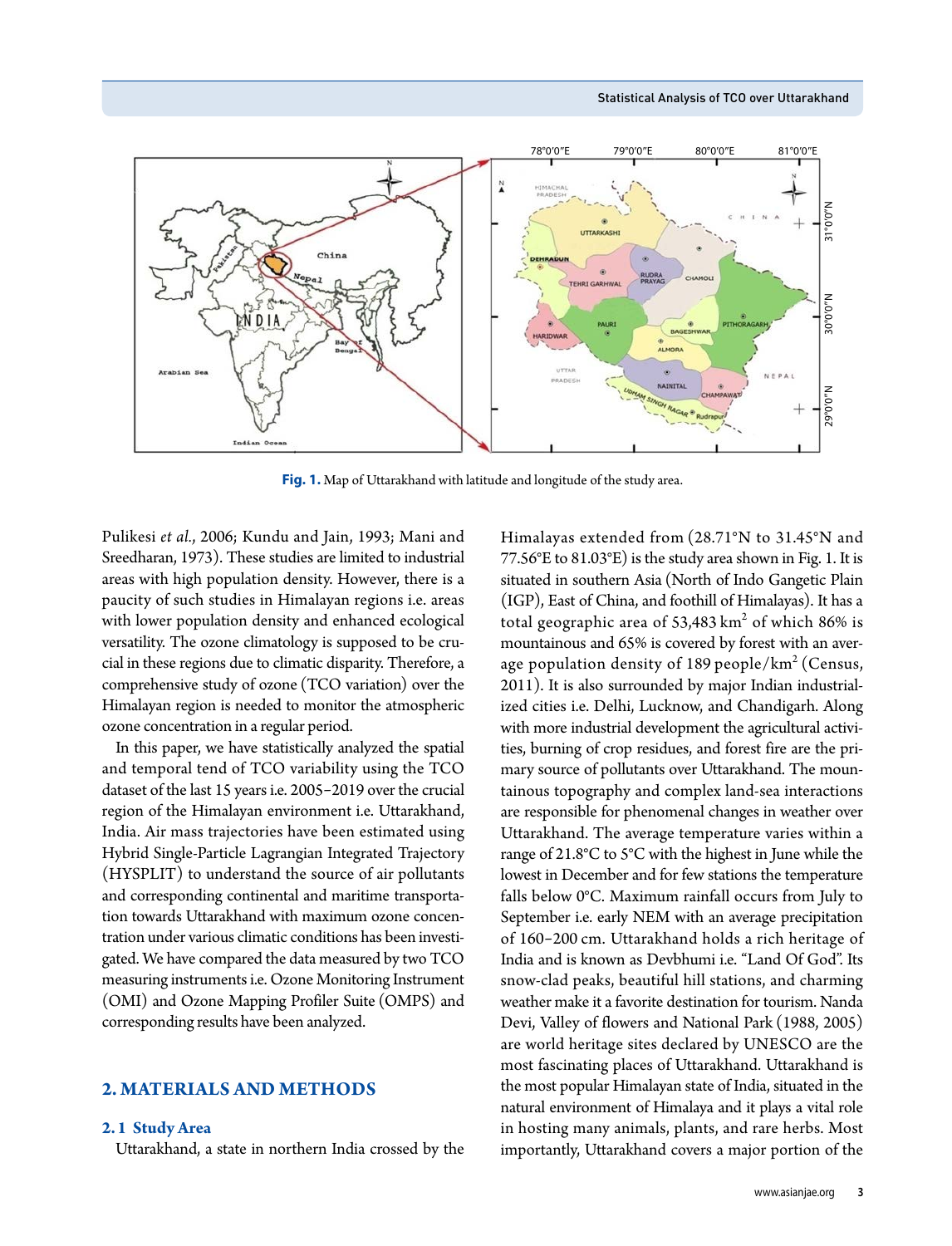Himalayan range and therefore represents a crucial study station (area) to analyze atmospheric phenomena i.e. ozone variation over the Himalayan region.

## **2.2 Data Sources**

The daily data of TCO has been acquired from the open resource database of NASA and NOAA. The used data is recorded with two TCO measuring instruments i.e. Ozone Monitoring Instrument (OMI) and Ozone Mapping and Profiler Suite (OMPS). The TCO value is measured in Dobson Unit (DU). OMI aboard in AURA Spacecraft which continue the TOMS record of TCO and other atmospheric parameters related to ozone chemistry and climate have spatial coverage of Global (0.25° longitudes $\times 0.25^\circ$  latitudes) whereas OMPS instrument fitted in Suomi NPP& NOAA-20 satellite with a spatial resolution of ( $1^{\circ}$  longitudes  $\times$   $1^{\circ}$  latitudes) and it continues Solar Backscatter Ultraviolet (SBUV) series data.

The monthly and annual mean for all the stations are derived by taking the cumulative mean of daily data. The principle of measurement of TCO is based on the reflection of solar radiation on certain spectrum bands (Bhartia *et al.*, 2013; Heath *et al.*, 1975), some unresolved data corresponding to polar night and low light area cannot be measured and recorded as zero(Pinedo-Vega *et al.*, 2017). These unresolved data are few and removed into account for monthly and annual mean. To examine the seasonal variability of ozone we divide TCO data into five seasons' i.e. winter (Dec-Feb), spring (March-April), summer (May-June), monsoon ( July-Sep), and autumn (Oct-Nov). Also, to investigate the variation in ozone profile i.e. the latitudinal variation of TCO, we studied four stations of India i.e. Leh Laddak (34.10°N-77.4°E), Dehradun (28.37°N-77.13°E), Banglore (12.58°N-77.34°E), and Kanyakumari (8.4°N-77.32°E) from northward to southward for the year 2014. The coefficient of Relative Variance (CRV), correlation coefficient, probability distribution, least square method i.e. regression analysis method, and Mann-Kendall test (MK) are used for statistical analysis and trend analysis of TCO variation over Uttarakhand during a period of 15 years i.e. from 2005 to 2019.

## **2.3 Methods**

a) Percentage relative difference is calculated as;

% difference = 
$$
\frac{TCO_{(OMI)} - TCO_{(OMPS)}}{TCO_{(OMPS)}}
$$
 (1)

Here 'X' is the value of ozone concentration and N is the number of years.

b) A coefficient of relative variation (CRV) for each site has been determined as;

$$
CRV = \frac{SD}{\mu} \times 100
$$
 (2)

Here 'SD' is the standard deviation and  $\mu$ ' is the mean for N years.

- c) Trend analysis and fluctuation of ozone concentration have been estimated by Linear Regression(Least Square method) and Mann-Kendall test for all the selective sites.
- d) Statistical models are used for the probability distribution(Normal, Lognormal, and Gamma) of TCO. We check their deviation from normality using KST (Kolmogorov-Smirnov D-test) probability distribution over Uttarakhand.

#### **2.4 Back Trajectory Calculation**

The origin of air quality and transportation patterns of air mass arriving towards Uttarakhand has been analyzed using Hybrid Single-Particle Lagrangian Integrated Trajectory (HYSPLIT) backward trajectories. The HYS PLIT Model (Draxler and Rolph, 2010) was developed by Air Resource Laboratory (NOAA) and these trajectories have been simulated from the Web site (http://ready. arl.noaa.gov/HYSPLIT\_traj.php). Based on the highest concentrations of ozone in the study period, multiple air mass back trajectories for 14th May 2014, 13th June 2014, and 22nd December 2014 are stimulated at different elevations: 500 and 1,000 m a.g.l. using HYSPLIT models. The analysis has been performed with the GDAS meteorological dataset at a starting time of 00:00 UTC with a total run time of 120 hours.

## **3. RESULTS AND DISCUSSION**

The monthly mean of TCO from OMI and OMPS datasets ( January 2012 until December 2019) has been compared by estimating relative differences based on Equation (1) tabulated in Table 1. A range of relative difference 0.51% to 5.29% for the study period has been found which is within the acceptable interval. Moreover, the average relative difference of monthly TCO data via both datasets is merely 3.5%. Also, we found a high positive correlation between the values of TCO retrieved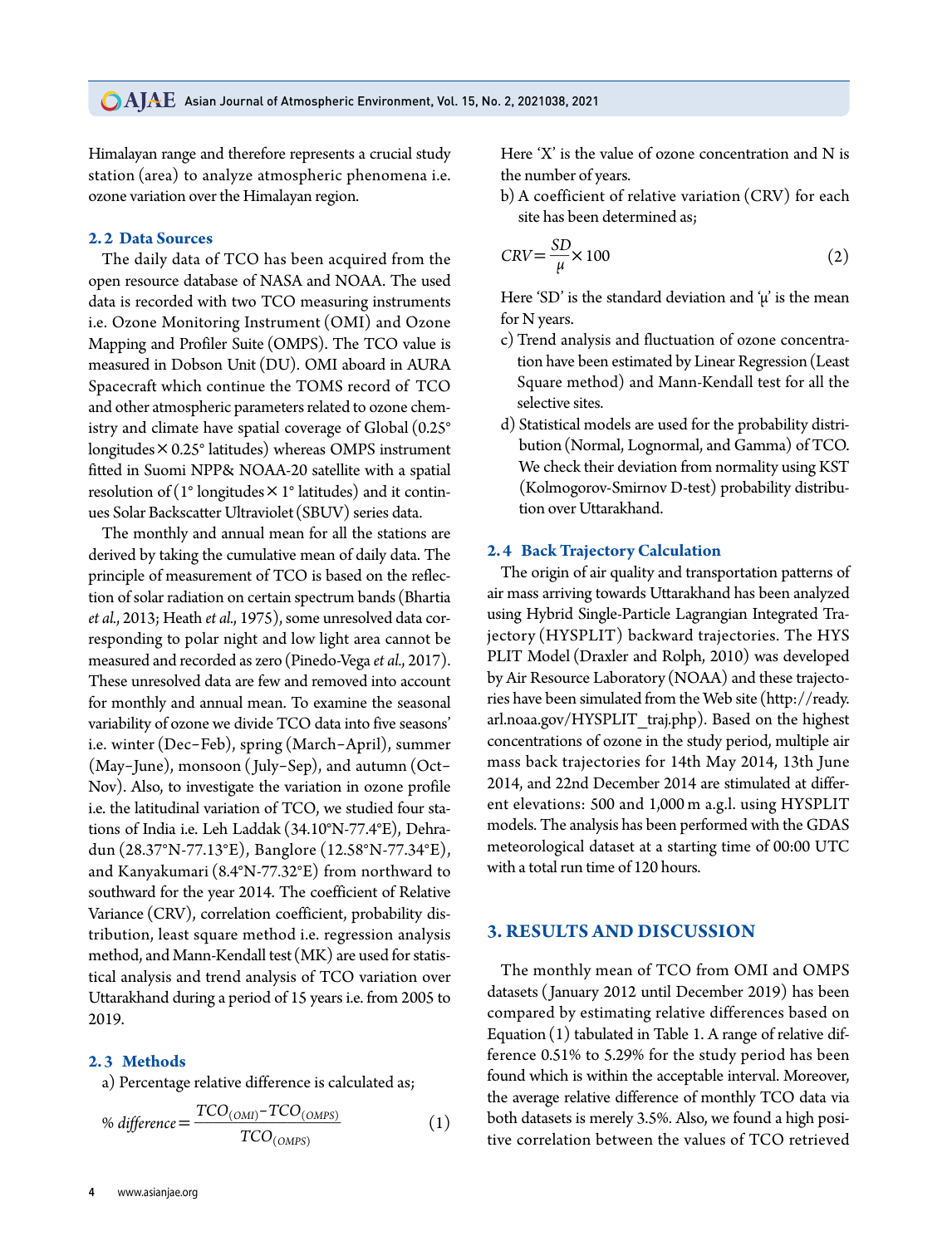| Year/Month | 2012  | 2013  | 2014  | 2015 | 2016                                                                    | 2017 | 2018     | 2019 |
|------------|-------|-------|-------|------|-------------------------------------------------------------------------|------|----------|------|
|            |       |       |       |      | % difference between OMI and OMPS data of TCO                           |      |          |      |
| January    | 0.88  | 8.25  | 2.24  | 1.35 | 3.56                                                                    | 2.65 | 0.12     | 1.06 |
| February   | 1.16  | 0.6   | 0.14  | 0.34 | 4.59                                                                    | 6.4  | 0.89     | 2.9  |
| March      | 1.81  | 4.8   | 2.49  | 5.87 | 1.55                                                                    | 3.51 | 1.75     | 5.52 |
| April      | 10.11 | 0.02  | 1.01  | 1.57 | 4.06                                                                    | 5.32 | 1.05     | 0.17 |
| May        | 4.28  | 10.47 | 10.45 | 5.71 | 9.47                                                                    | 5.41 | 1.23     | 0.98 |
| June       | 5.13  | 5.92  | 7.02  | 6.32 | 8.2                                                                     | 5.24 | 0.31     | 0.17 |
| July       | 9.17  | 10.43 | 8     | 7.4  | 10.18                                                                   | 4.42 | 0.13     | 0.46 |
| August     | 7.59  | 8.1   | 5.76  | 5.33 | 6.75                                                                    | 5.58 | 0.09     | 0.23 |
| September  | 4.1   | 4.98  | 2.3   | 1.14 | 2.16                                                                    | 2.59 | 0.02     | 0.85 |
| October    | 1.62  | 3.69  | 4.41  | 0.03 | 1.39                                                                    | 2.09 | 0.32     | 0.25 |
| November   | 2.77  | 3.79  | 5.03  | 3.24 | 4.59                                                                    | 5.29 | $\Omega$ | 1.86 |
| December   | 1.02  | 2.44  | 0.99  | 7.7  | 4.64                                                                    | 1.47 | 0.26     | 1.06 |
| Average    | 4.14  | 5.29  | 4.15  | 3.83 | 5.1                                                                     | 4.16 | 0.51     | 1.29 |
|            |       |       |       |      | Correlation coefficient between the value of TCO with OMI and OMPS data |      |          |      |
|            | 0.86  | 0.69  | 0.68  | 0.73 | 0.85                                                                    | 0.86 | 0.99     | 0.96 |

**Table 1.** Comparison of TCO values retrieved from OMI and OMPS datasets.

from both the instruments having a different resolution. We have not observed an average monthly mean of TCO value less than 220 DU (Condition for occurring Ozone hole at any location on the globe). It implies that However, we noted TCO value less than 220 DU for one or two days in December 2008 and 2016 and January 2019 from the OMI data set while in December 2008 and January 2019 from the OMPS data set, which can be ignored for accounting it as the ozone hole. For the total number of years considered average ozone maximum and minimum value have observed 395DU and 212DU from OMI and 382DU and 208DU from OMPS, respectively.

#### **3.1 Monthly Variation**

The monthly mean of TCO is found in the range from  $(297 \pm 13.78)$  DU to  $(260 \pm 8.73)$  DU for OMI and  $(300 \pm 16.08)$  DU to  $(258 \pm 6.07)$  DU from OMPS datasets. The average maximum and minimum value of ozone concentration are measured in May and December, respectively from both the instruments over Uttarakhand. Further, a bell-shaped normal distributed curve for monthly ozone mean of 15 years (2005-2019) has been observed as shown in Fig. 2. We have observed similar results as the average TCO value from OMI increased, the ozone value measured from OMPS was also increased. Therefore, the quality of OMPS datasets is analogous to OMI data of ozone.

We have statistically analyzed the data and estimated



**Fig. 2.** Monthly variation of TCO over Uttarakhand via OMI and OMPS datasets.

final distributions comply with the mean monthly series of TCO by applying the Kolmogorov-Smirnov goodness of fit test of distribution. It is noticed that monthly TCO distribution exhibits lognormal probability distribution in Uttarakhand. The basic statistics (maximum, minimum, average, standard deviation, and distributions) for the Interannual monthly average TCO (2005-2019) from both data sets are mentioned in Table 2. On observing Table 2, we have found that the set of monthly series of TCO follows different distributions and changes from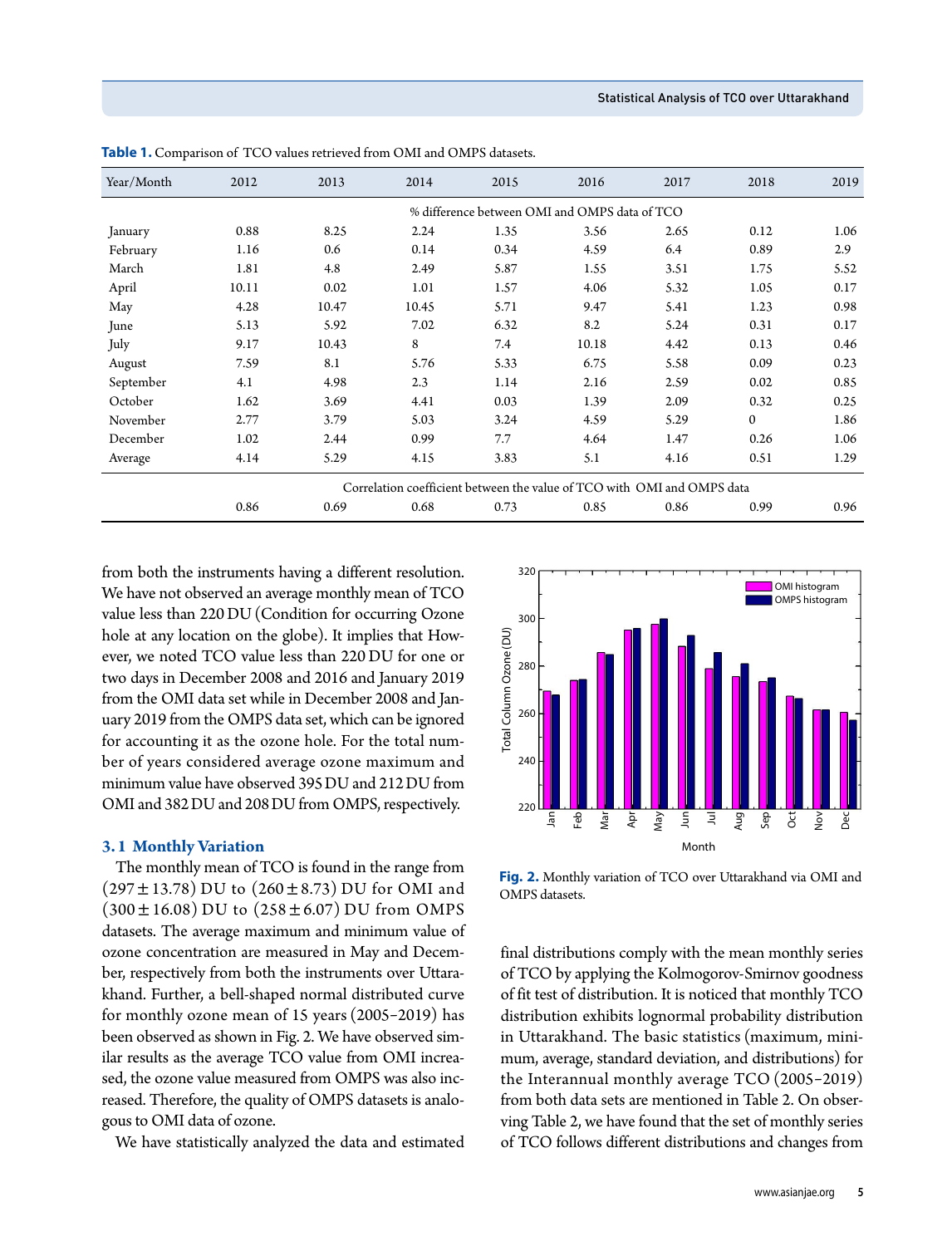## **CAIAE** Asian Journal of Atmospheric Environment, Vol. 15, No. 2, 2021038, 2021

|           |      | <b>OMPS</b> |                       |              |                              |      | <b>OMI</b> |                       |              |                              |  |
|-----------|------|-------------|-----------------------|--------------|------------------------------|------|------------|-----------------------|--------------|------------------------------|--|
| Month     | Max. | Min.        | Standard<br>deviation | Distribution | KST-value<br>$\alpha$ = 0.05 | Max. | Min.       | Standard<br>deviation | Distribution | KST-value<br>$\alpha = 0.05$ |  |
| January   | 291  | 245         | 11.47                 | Normal       | 0.18                         | 279  | 251        | 9.25                  | Normal       | 0.20                         |  |
| February  | 298  | 242         | 15.47                 | Lognormal    | 0.16                         | 298  | 255        | 13.70                 | Lognormal    | 0.19                         |  |
| March     | 296  | 274         | 6.12                  | Lognormal    | 0.10                         | 306  | 269        | 8.94                  | Lognormal    | 0.13                         |  |
| April     | 319  | 282         | 10.71                 | Gamma        | 0.18                         | 313  | 282        | 10.33                 | Lognormal    | 0.15                         |  |
| May       | 322  | 274         | 16.08                 | Normal       | 0.16                         | 319  | 278        | 13.78                 | Gamma        | 0.17                         |  |
| June      | 309  | 275         | 11.40                 | Lognormal    | 0.16                         | 312  | 276        | 11.33                 | Lognormal    | 0.21                         |  |
| July      | 301  | 268         | 12.44                 | Lognormal    | 0.21                         | 302  | 265        | 12.25                 | Lognormal    | 0.19                         |  |
| August    | 295  | 269         | 9.66                  | Lognormal    | 0.18                         | 295  | 266        | 10.44                 | Lognormal    | 0.18                         |  |
| September | 287  | 267         | 5.79                  | Gamma        | 0.14                         | 288  | 266        | 6.74                  | Lognormal    | 0.18                         |  |
| October   | 278  | 257         | 6.08                  | Lognormal    | 0.16                         | 278  | 258        | 6.34                  | Lognormal    | 0.25                         |  |
| November  | 277  | 250         | 7.57                  | Gamma        | 0.13                         | 276  | 249        | 8.10                  | Gamma        | 0.18                         |  |
| December  | 268  | 248         | 6.07                  | Gamma        | 0.14                         | 273  | 241        | 8.73                  | Normal       | 0.12                         |  |

| Table 2. Probability distribution with statistical parameters of TCO via OMI and OMPS datasets (2005-2019) for Uttarakhand. |
|-----------------------------------------------------------------------------------------------------------------------------|
|-----------------------------------------------------------------------------------------------------------------------------|



**Fig. 3.** Annual and the seasonal average of TCO(2005-2019) from (a) OMI and (b) OMPS datasets.

normal, lognormal to gamma distribution which indicates that the distribution is progressively approaching heavier tailed from January to December.

## **3.2 Inter Annual Variation and Seasonal Variation**

Box plots of average annual and seasonal values of TCO(2005-2019) from both the datasets were illustrated in Fig. 3. It is observed that the summer and autumn seasons have the highest and lowest average TCO value from both the sensors. Seasonal average time series shows that the average TCO in the summer season was maximum  $(292.81 \pm 11.82)$  DU and minimum in autumn  $(264.53 \pm 6.87)$  DU from OMI dataset whereas OMPS

shows that the maximum average TCO in the spring season was  $(297.73 \pm 12.16)$  DU and the minimum was  $(259.48 \pm 6.58)$  autumn DU. In addition, the sensors recorded annual maximum and minimum TCO measurements in the same years 2015 and 2008, respectively. The behavior is not repeated in any of the seasons (spring, summer, monsoon, and autumn) except winters i.e. the maximum and minimum TCO values from two sensors do not overlap in the same year again.

Interannual variability of TCO retrieved from the OMI dataset (2005-2019) showed merely the same oscillating behavior for all the stations along the latitudinal and longitudinal belt of Uttarakhand illustrated in Fig. 4. From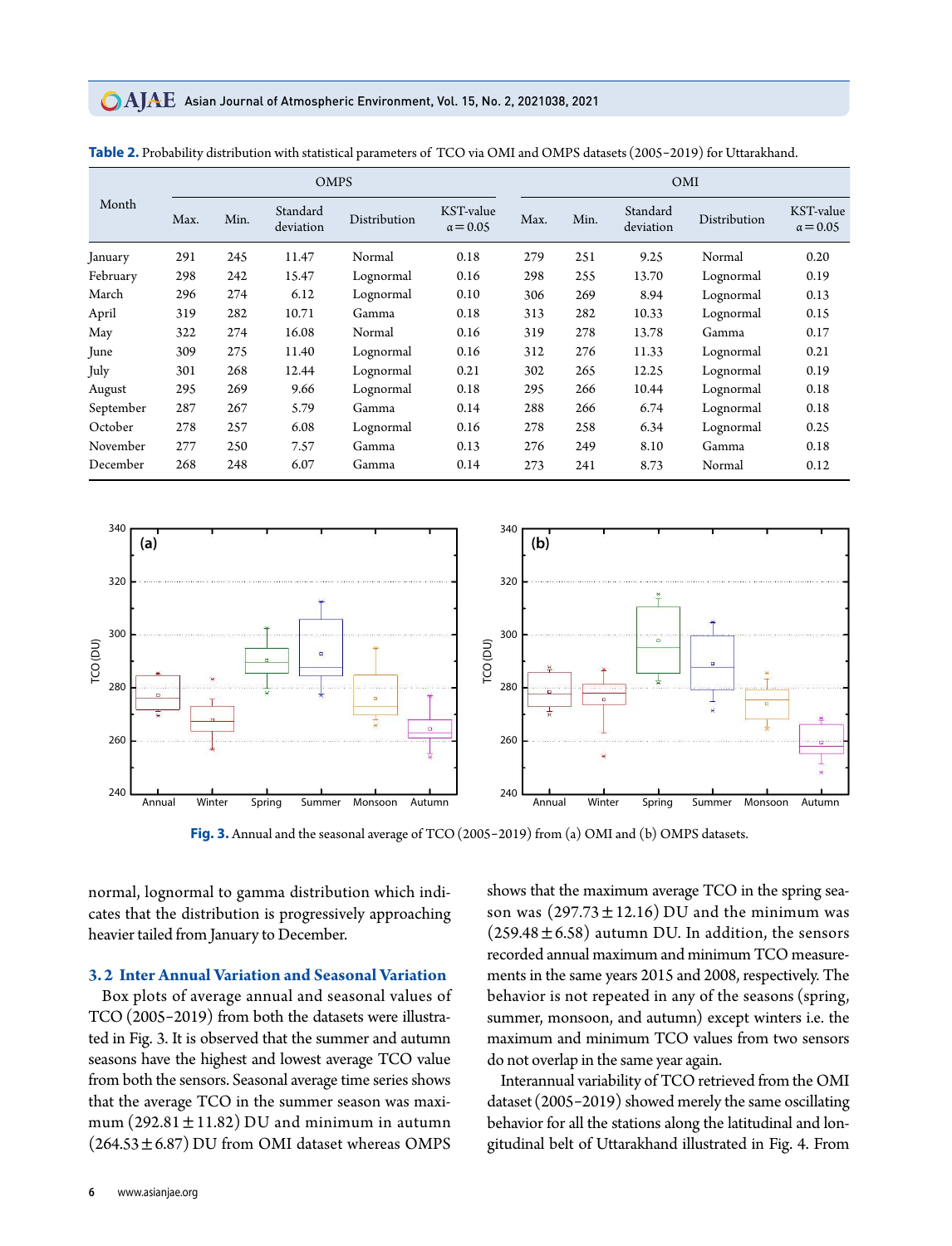

**Fig. 4.** The Interannual variation of TCO across (a) latitudinal and (b) longitudinal belt of Uttarakhand.

| Method     | Season  | Dehradun | Almora   | Haridwar | Pithoragarh | U.S. Nagar | Chamoli  |
|------------|---------|----------|----------|----------|-------------|------------|----------|
| <b>LSM</b> | Annual  | 0.030    | 0.162    | $-0.045$ | $-0.057$    | $-0.001$   | 0.033    |
|            | Winter  | $-0.589$ | $-0.144$ | $-0.495$ | $-0.574$    | $-0.579$   | $-0.489$ |
|            | Spring  | 0.090    | 0.226    | $-0.041$ | $-0.114$    | $-0.459$   | 0.320    |
|            | Summer  | 0.078    | 0.231    | 0.690    | 0.013       | 0.140      | 0.058    |
|            | Monsoon | 0.084    | 0.146    | 0.191    | 0.095       | 0.027      | 0.089    |
|            | Autumn  | 0.051    | 0.285    | 0.018    | 0.078       | 0.159      | 0.056    |
| MK TEST    | Annual  | 0.297    | 0.595    | 0.198    | 0.099       | 0.000      | 0.297    |
|            | Winter  | $-0.495$ | $-0.248$ | $-0.297$ | $-0.495$    | $-0.693$   | $-0.495$ |
|            | Spring  | 0.000    | 0.397    | 0.000    | $-0.297$    | $-1.437$   | 0.495    |
|            | Summer  | 0.594    | 0.595    | 0.792    | 0.594       | 0.248      | 0.594    |
|            | Monsoon | 0.594    | 0.397    | 0.693    | 0.396       | 0.545      | 0.099    |
|            | Autumn  | 0.495    | 0.794    | 0.198    | 0.495       | 1.041      | 0.396    |

**Table 3.** Annual and seasonal trend of TCO by least square method and MK Test from 2005-2019.

2005 to 2019 ozone variability repeats its ascending and descending pattern at a period of two years. This fluctuation of TCO follows the analogous pattern of the quasibiennial oscillation (QBO) significantly. Further, we observed an abrupt change in TCO in 2007 and 2016. It suggests this fluctuation might be due to interruption in QBO for the respective years.

Table 3 depicts the trend of TCO annual and seasonal (retrieved from OMI from 2005 to 2019) for all the stations by the least square method and MK Test. We obtained a significant negative trend of TCO from LSM with rate 0.03 DU/year, 0.162 DU/year, -0.045 DU/year,  $-0.057$  DU/year,  $-0.001$  DU/year, and  $0.033$  DU/year for Dehradun, Almora, Haridwar, Pithoragarh, U.S. Nagar and Chamoli, respectively. However, the annual decreasing rate is very low over Uttarakhand which indicates a significant recovery of TCO during the study period. Also, we observed a negative trend for winters and spring seasons for most of the stations while the increasing trend in summers, monsoon, and autumn seasons for all the stations. Similarly, results obtained from the Mann-Kendall test are illustrated in Table 3. The trend by LSM and MK test is highly correlated in all the seasons as well as annually except monsoon. The correlation coefficient between trends obtained from both the methods has been calculated 0.86 annually, 0.72 in winters, 0.97 in spring, 0.53 in summer, 0.24 in monsoon, and 0.75 in autumn seasons, respectively. Moreover, for most of the year, the value of TCO has been observed to fluctuate about its mean value excluding in 2008 and 2015.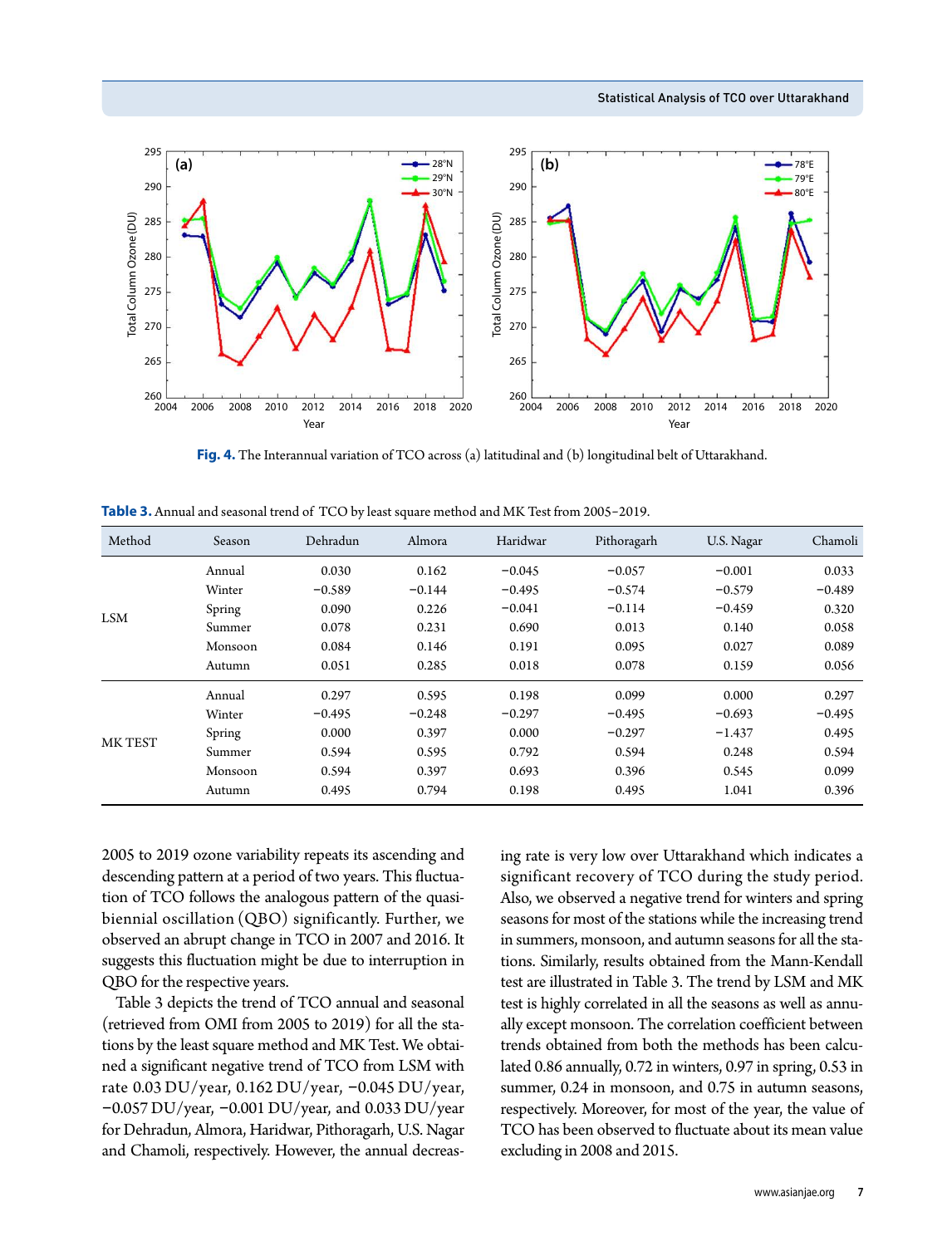**CAJAE** Asian Journal of Atmospheric Environment, Vol. 15, No. 2, 2021038, 2021

| <b>CRV</b>  | Annual | Winter | Spring | Summer | Monsoon | Autumn |
|-------------|--------|--------|--------|--------|---------|--------|
| Dehradun    | 1.6    | 3.11   | 2.35   | 2.29   | 1.18    | 2.35   |
| Almora      | 1.67   | 2.93   | 2.32   | 2.36   | 1.24    | 2.08   |
| Haridwar    | 1.58   | 2.95   | 2.24   | 2.09   | 1.19    | 2.03   |
| Pithoragarh | 1.66   | 3.13   | 2.35   | 2.38   | 1.21    | 2.01   |
| U.S. Nagar  | 1.64   | 2.77   | 2.58   | 2.11   | 1.24    | 1.85   |
| Chamoli     | 1.7    | 3.14   | 2.68   | 2.42   | 1.09    | 2.37   |

**Table 4.** Coefficient of the relative variance of TCO from 2005-2019.

# **3.3 Spatial Variation(Coefficient of Relative Variation(CRV))**

The variability of ozone concentration over Uttarakhand has been studied. Annual and seasonal CRV of TCO for six stations i.e. Dehradun, Almora, Haridwar, Pithoragarh, U S Nagar, and Chamoli is shown in Table 4. A significant variation in TCO has been observed among these study areas. Further, it is clear from the observations that the highest value of CRV is obtained in winter due to the maximum fall in temperature during winters, while the lowest value has been estimated at monsoon for all the selective stations. These Outcomes suggest that climatic parameters temperature and rainfall have a significant impact on the variability of TCO. Moreover, a gradual ascending trend has been observed for the annual and spring variation of CRV from east to west stations. Further observations reveal that CRV of ozone concentration increases gradually from north to south in summer, autumn and winters, whereas decreases in monsoon season from north to south. This concludes TCO varies as a function of latitude for most of the seasons. Fig. 5 provides a more clear insight into the spatial distribution of CRV.

#### **3.4 Latitudinal Variation**

To characterize the ozone profile i.e. latitudinal distribution of TCO, we have estimated the monthly mean of ozone concentration for four Indian subcontinent Leh Laddak (34.10°N-77.4°E), Dehradun (28.37°N-77.13°E), Banglore (12.58°N-77.34°E), and Kanyakumari (8.4°N-77.32°E) for the year 2014. Fig. 6 indicates the legging of two months in maximum ozone value for Leh (high latitudinal area) and Kanyakumari (low latitudinal area). We have statistically analyzed the data and estimated skewness for distribution for northward region i.e. Leh Laddak and Dehradun the value of skewness is found positive (0.515 and 0.183), respectively. Similarly, the skewness is negative i.e. -0.539 and -0.600 for Banglore and Kanyakumari, respectively. However, a quantitative variation in

**8** www.asianjae.org

TCO of approx 16% has been calculated from a latitudinal belt of India i.e. from Kanyakumari to Leh Ladakh. The probable reason for this variation might be the processes of formation and transportation of ozone from the tropic to the pole region (Ganguly and Iyer, 2005). Also, CRV has been estimated at 6.58, 4.8, 4.48, and 4.17 for Leh Laddak, Dehradun, Banglore, and Kanyakumari, respectively.

### **3.5 Back Trajectory Analysis**

Back trajectories are simulated for correlating it with seasonal change of TCO and to understand the air mass transport and its source of origin (Stohl, 1998). Further observing the influence of continental and maritime air mass on seasonal variation of surface ozone, backward air trajectories are retrieved from the surface of Uttarakhand Fig. 7(a), 7(b), and 7(c) during seasons i.e. spring, summer, and winter. These back trajectories imply that the air mass moves from west of Uttarakhand's summer and winter seasons. During the spring season (14 May 2014), trajectories are continental and short-range. Air masses at low altitudes (500 m, 1000 m) appear to be originated from a western direction crossing Afghanistan and Pakistan following through the Indian state Punjab and Haryana. Fig. 7(a) and influenced by pollutants from nearby industrialized areas. In summer (13 June 2014), trajectories of air mass are marine type and occurred at heights (500m, 1000m) bring ozone and ozone precursors from southwestern directions i.e. Aarebic Sea and crossing some landmass area before reaching Uttarakhand. It is an indication of gasoline combustion originated from the Middle East and transport by the air mass trajectories at different altitudes Fig. 7(b). Trajectories followed by air mass in the last week of June (end of summer) indicated the onset of monsoon from the Arabian Sea. Similarly, during the winter season (22 December 2014), trajectories are long-range and marine type transports from, originating from the Caspian Sea (north-western direction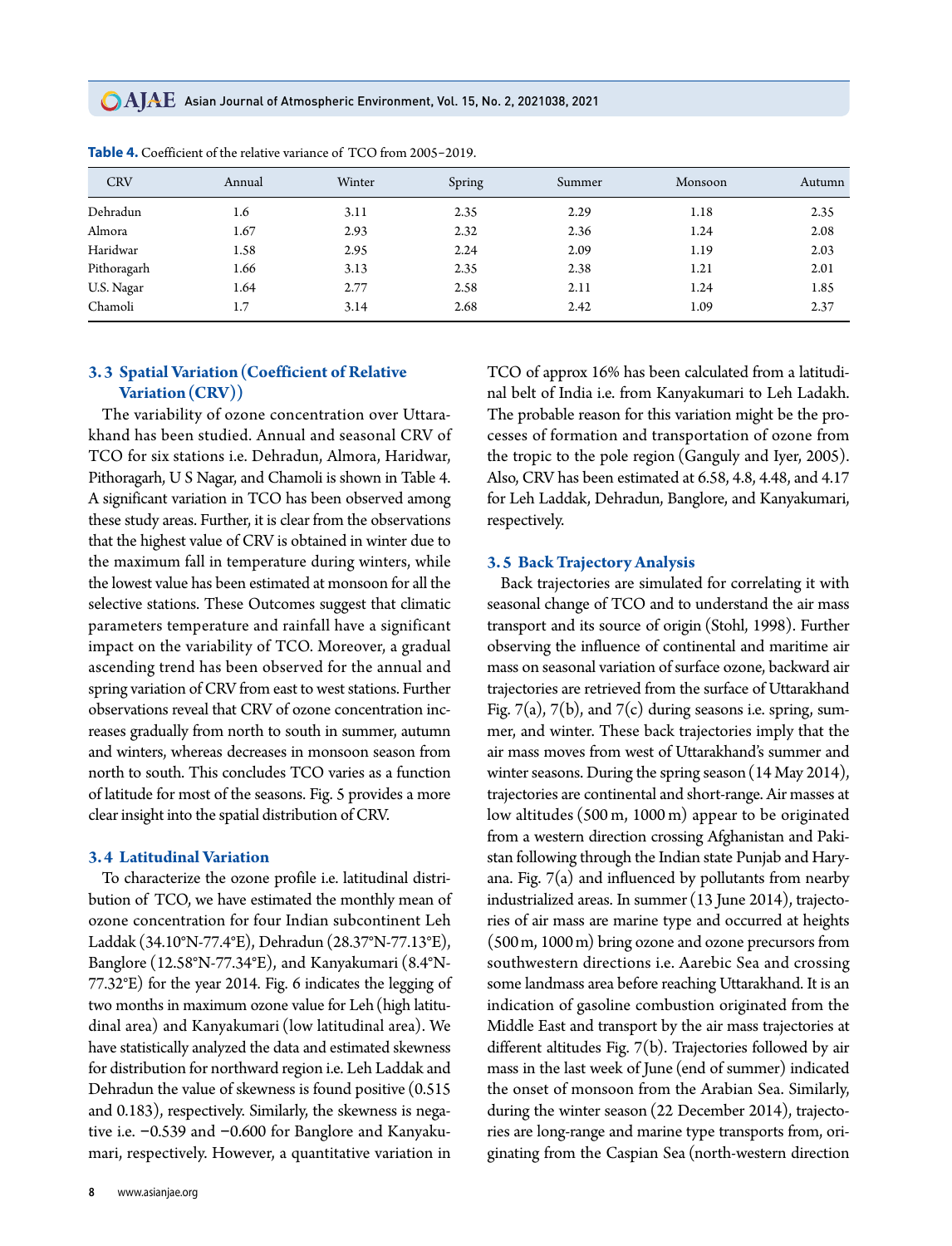

**Fig. 5.** CRV distribution of ozone over Uttarakhand (a) Annual, (b) Winter, (c) Summer, (d) Spring, (e) Monsoon, (f) Autumn.

of receptor site) and crossing Afghanistan Pakistan, and Indian states Punjab and also contributes to the observed law  $O_3$  levels due to oceanic influence Fig. 7(c).

Since marine air mass is relatively clean compared to continental air mass. Therefore, with this oceanic influence, the air mass increases the composition of hydroxyl radicals (OH). As ozone is a highly reactive and unstable gas so it reacts with OH radicals and converted into atomic oxygen or molecular oxygen. This causes depletion of  $O<sub>3</sub>$  to a larger extent and might be one of the reasons for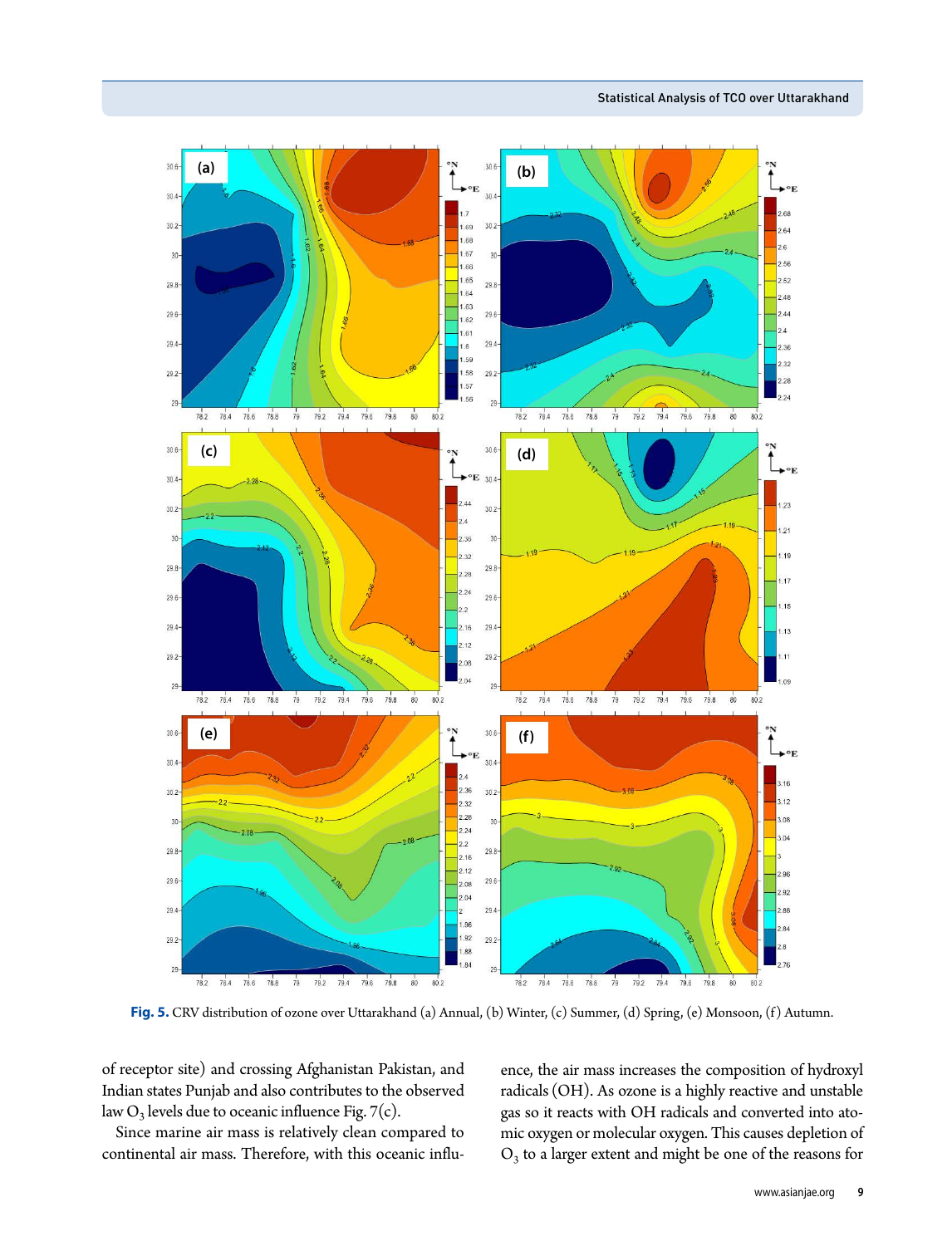#### **CAIAE** Asian Journal of Atmospheric Environment, Vol. 15, No. 2, 2021038, 2021

the reduction of ozone concentration observed during the summer and winter seasons at this location. This complements our result illustrated in Fig. 2 i.e. maximum TCO value in spring then further decreases till winters. It concludes that maximum ozone concentrations in different seasons were a consequence of the transport effect of these trajectories.



**Fig. 6.** Latitudinal variation of TCO from southward to northward regions in the year 2014.

## **4. CONCLUSION**

The statistical analysis of temporal variability of TCO estimated a significant seasonal and annual cycle with a minimum in December and maximum in May. During the study period, we have obtained a monthly mean of TCO data retrieved from OMI was within  $(297 \pm 13.78)$ DU to  $(260 \pm 8.73)$  DU from OMI and  $(300 \pm 16.08)$ DU to (258±6.07) DU from OMPS, respectively. Kolmogorov-Smirnov goodness of fit test found that most of the months follow lognormal probability distribution at Uttarakhand for both the datasets of TCO. Interannual variability of TCO showed merely the similar oscillating behavior along the latitudinal and longitudinal belt of Uttarakhand which identical to the quasi-biennial oscillation (QBO) pattern. Further, the abrupt change noticed in TCO during the year (2007 and 2016) might be due to interruption in quasi-biennial oscillation for the respective years.

Analysis of Seasonal and annual trend of TCO using the least square method and Mann-Kendall test yield a negative trends for annual, winters, and spring season with the maximum in winter while the positive trend for the rest of the seasons. Although a negative annual trend



**Fig. 7.** Back trajectories arriving in Uttarakhand (a) summer season, (b) rainy season, (c) winter season.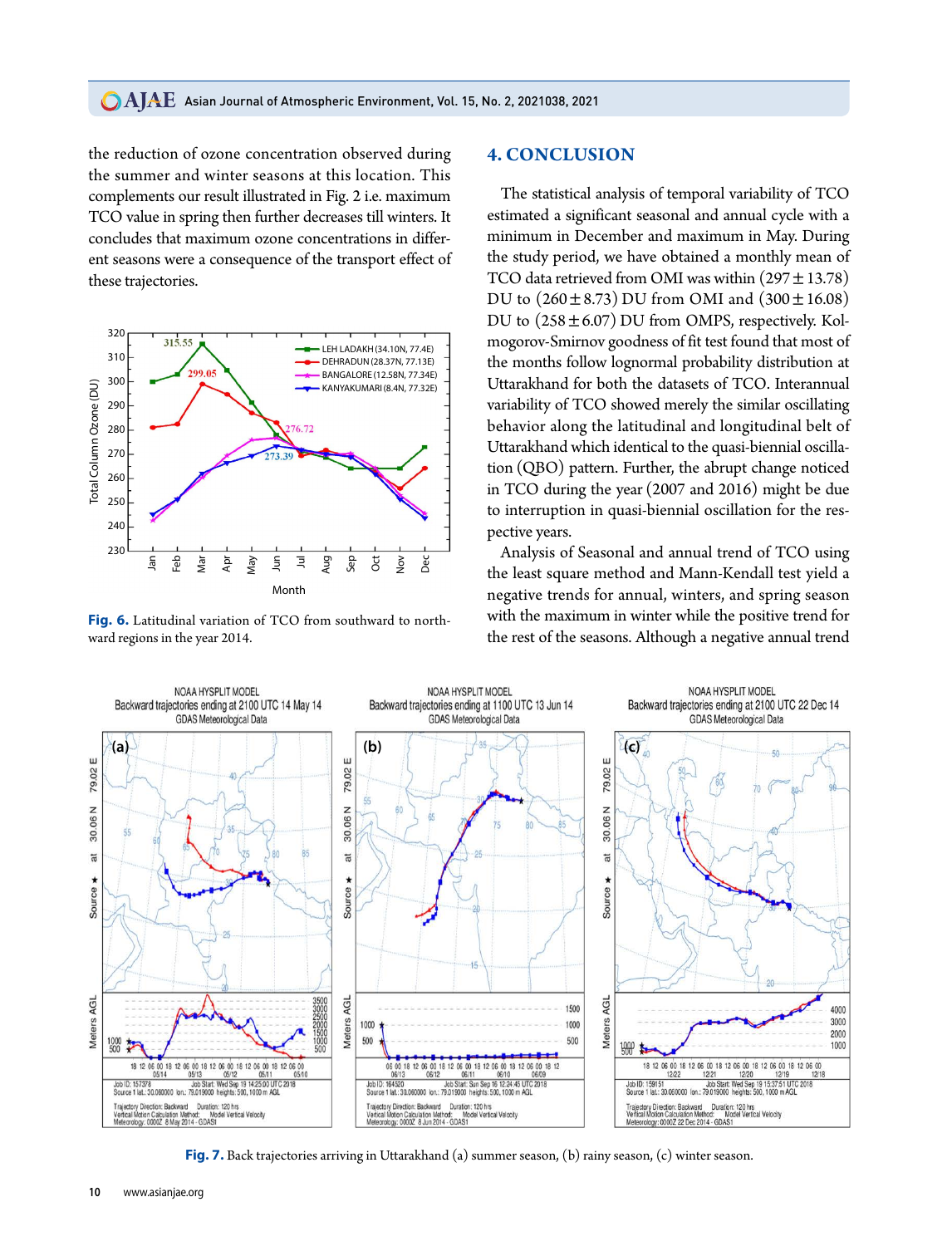was observed but corresponding rates were very low which suggests a recovered TCO level in Uttarakhand from 2005 to 2019. These obtained trends from both the methods were highly correlated (0.86%) with each other. It validates our obtained results from both methods.

Furthermore, the annual and seasonal COV pattern of TCO showed a significant variation as a function of latitude which was increased from low to high latitude stations. The higher value of COV of ozone concentration occurred in winter whereas the lowest values occur at monsoon for all selected sites. Besides, seasonal variation was investigated through backward trajectories in association with continental and maritime during the study period. It showed that maximum ozone concentrations in different seasons are a consequence of the transportation of air mass trajectories. These results are footprints to correlate the TCO variation and climatic factors such as temperature, relative humidity, rainfall, and zonal wind, etc. Apart from this, a comparative study for two data sets i.e. OMI and OMPS estimated average relative difference was merely 3%. Indeed, the daily data TCO from 2012-2019 was highly correlated for every year in the range of 68% to 99%. The outcomes of TCO distribution and trends were found similar to both the datasets. These results suggest that although both data sets used in this study i.e. OMI and OMPS have different resolutions but their measurements complement each other. Highly correlated outcomes from both these datasets enhance the validity of the results obtained in this study as well. This study provides a detailed statistical interpretation and estimation of temporal and spatial variations of TCO over the Himalayan region i.e. Uttarakhand, India. The estimated results confirm a crucial variation in TCO in Uttarakhand over the study period. It is expected that the obtained outcomes would be helpful for the development of further studies of ozone variation (TCO variation) over other geographical regions as well.

# **ACKNOWLEDGEMENT**

The authors express profound gratitude to (NASA) Goddard Space Flight Centre and NOAA national oceanic and atmospheric administration (NOAA) for making the OMI and OMPS data used for this work available on their website. The authors gratefully acknowledge the NOAA Air Resources Laboratory (ARL) for the provision of the HYSPLIT transport Web site(http://ready.arl. noaa.gov) used in this publication.

# **REFERENCES**

- Anderson, J., Russell, J.M., Solomon, S., Deaver, L.E. (2000) Halogen Occultation Experiment confirmation of stratospheric chlorine decreases in accordance with the Montreal Protocol. Journal of Geophysical Research Atmosphere, 105(D4), 4483-4490. https://doi.org/10.1029/1999JD 901075
- Badawy, A., Abdel Basset, H., Eid, M. (2017) Spatial and Temporal Variations of Total Column Ozone over Egypt. Journal of Earth and Atmosphere Sciences, 2, 1-16.
- Bhartia, P.K., McPeters, R.D., Flynn, L.E., Taylor, S., Kramarova, N.A., Frith, S., Fisher, B., DeLand, M. (2013) Solar backscatter UV (SBUV) total ozone and profile algorithm. Atmospheric Measurement Techniques, 6(10), 2533-2548. https://doi.org/10.5194/amt-6-2533-2013
- Bisht, H., Pande, B., Chandra, R., Pande, S. (2014) Statistical study of different solar activity features with total column ozone at two hill stations of Uttarakhand. Indian Journal of Radio & Space Physics, 43, 251-262.
- Brasseur, G., Hitchman, M.H. (1988) Stratospheric response to trace gas perturbations: Changes in ozone and temperature distributions. Science, 240(4852), 635-637. https://doi. org/10.1126/science.240.4852.634
- Brenna, H., Kutterolf, S., Krüger, K. (2019) Global ozone depletion and increase of UV radiation caused by pre-industrial tropical volcanic eruptions. Scientific Reports, 9, 9435. https:// doi.org/10.1038/s41598-019-45630-0
- Brune, W.H., Toohey, D.W., Anderson, J.G., Chan, K.R. (1990) In situ observations of ClO in the Arctic stratosphere: ER-2 aircraft results from 59°N TO 80°N latitude. Geophysical Research Letters, 17(4), 505-508. https://doi.org/10. 1029/GL017i004p00505
- Census (2011) Census data. Available at http://www.census 2011.co.in
- Chakrabarty, D.K., Peshin, S.K., Pandya, K.V., Shah, N.C. (1998) Long-term trend of ozone column over the Indian region. Journal of Geophysical Research Atmosperes, 103(D15), 19245-19251. https://doi.org/10.1029/98JD00818
- Chipperfield, M.P., Hossaini, R., Montzka, S.A., Reimann, S., Sherry, D., Tegtmeier, S. (2020) Renewed and emerging concerns over the production and emission of ozone-depleting substances. Nature Reviews Earth & Environment, 1, 251- 263. https://doi.org/10.1038/s43017-020-0048-8
- Cicerone, R.J., Stolarski, R.S., Walters, S. (1974) Stratospheric ozone destruction by man-made chlorofluoromethanes. Science, 185(4157), 1165-1167. https://doi.org/10.1126/science.185.4157.1165
- Crutzen, P.J. (1974) Estimates of possible future ozone reductions from continued use of fluoro-chloro-methanes  $(CF_2Cl_2)$ ,  $CFCI<sub>3</sub>$ ). Geophysical Research Letters,  $1(5)$ , 205-208. https://doi.org/10.1029/GL001i005p00205
- Dobson, G.M.B. (1968) Forty Years' Research on Atmospheric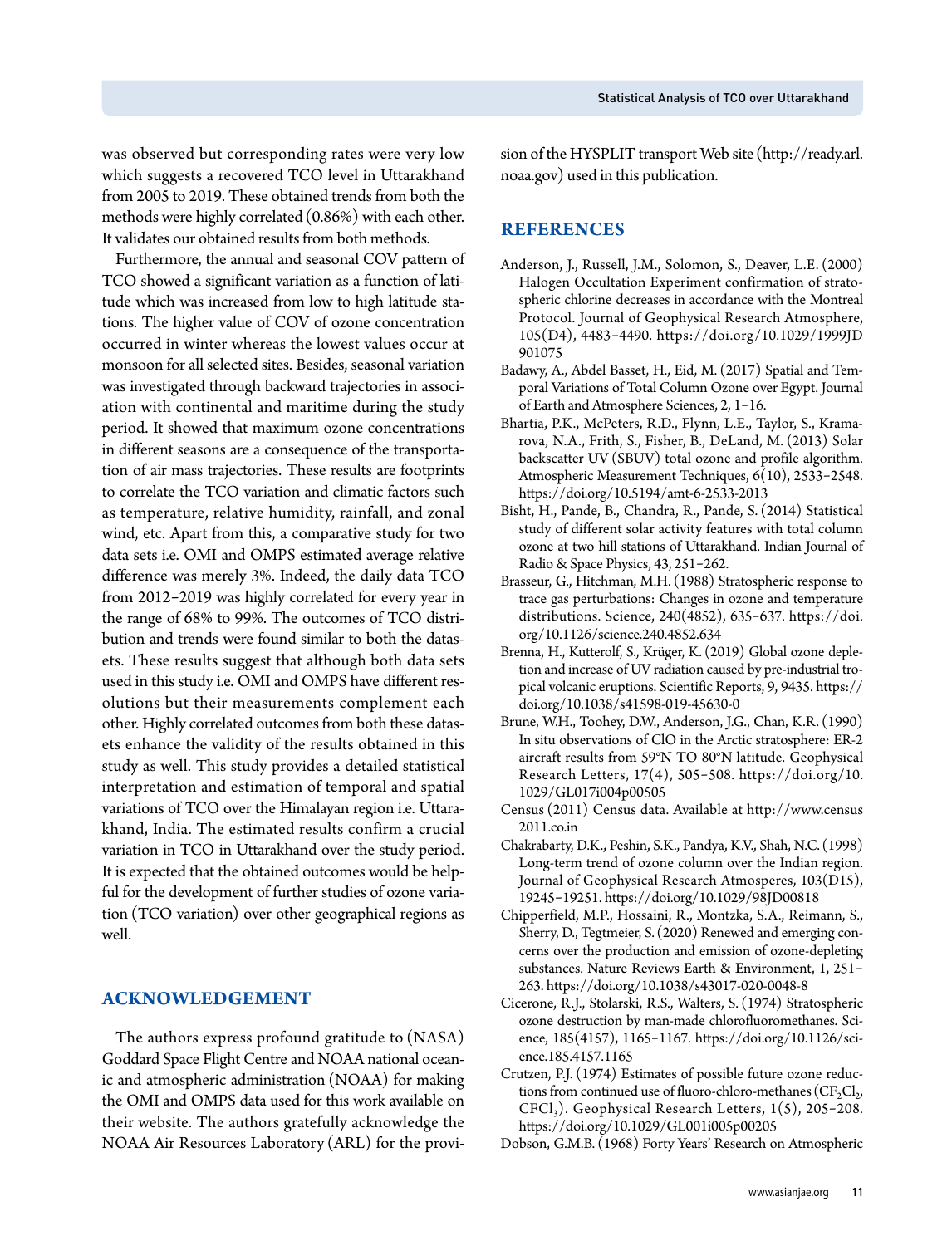Ozone at Oxford: a History. Applied Optics, 7(3), 387-405. https://doi.org/10.1364/ao.7.000387

- Dobson, G.M.B. (1973) The laminated structure of the ozone in the atmosphere. Quarterly Journal of the Royal Meteorological Society, 99(422), 599-607. https://doi.org/10.1002/ qj.49709942202
- Draxler, R.R., Rolph, G.D. (2010) HYSPLIT (HYbrid singleparticle Lagrangian integrated trajectory) model access via NOAA ARL READY. NOAA Air Resources Laboratory, Silver Spring, MD. Dostupno na http://ready.arl.noaa.gov/ HYSPLIT\_traj.php
- Egorova, T.A., Rozanov, E.V., Schlesinger, M.E., Andronova, N.G., Malyshev, S.L., Karol, I.L., Zubov, V.A. (2001) Assessment of the effect of the Montreal Protocol on atmospheric ozone. Geophysical Research Letters, 28(12), 2389-2392. https://doi.org/10.1029/2000GL012523
- Fahey, D.W., Hegglin, M.I. (2014) Twenty Questions and Answers about the Ozone Layer: 2014 Update - Scientific Assessment of Ozone Depletion: 2014. In: 2014. https:// wedocs.unep.org/handle/20.500.11822/26719?show=full
- Farman, J.C., Gardiner, B.G., Shanklin, J.D. (1985) Large losses of total ozone in Antarctica reveal seasonal  $\text{ClO}_x/\text{NO}_x$  interaction. Nature, 315, 207-210. https://doi.org/10.1038/315 207a0
- Freijer, J.I., Van Eijkeren, J.C.H., Van Bree, L. (2002) A model for the effect on health of repeated exposure to ozone. Environmental Modelling & Software, 17(6), 553-562. https:// doi.org/10.1016/S1364-8152(02)00021-X
- Ganguly, N.D., Iyer, K.N. (2005) Study of variations in Columnar Ozone Concentration at Rajkot. Journal of Indian Geophysical Union, 9(3), 189-196.
- Garcia, R.R., Solomon, S. (1987) A possible relationship between interannual variability in Antarctic ozone and the quasi-biennial oscillation. Geophysical Research Letters, 14(8), 848-851. https://doi.org/10.1029/GL014i008p00 848
- Goutail, F., Pommereau, J.P., Phillips, C., Deniel, C., Sarkissian, A., Lefèvre, F., Kyro, E., Rummukainen, M., Ericksen, P., Andersen, S.B., Kaastad-Hoiskar, B.-A., Braathen, G., Dorokhov, V., Khattatov, V.U. (1999) Depletion of column ozone in the arctic during the winters of 1993-94 and 1994-95. Journal of Atmospheric Chemistry, 32, 1-34. https://doi.org/ 10.1023/A:1006132611358
- Groves, K.S., Tuck, A.F. (1980) Stratospheric  $O_3$ -CO<sub>2</sub> coupling in a photochemical-radiative column model. II: With chlorine chemistry. Quarterly Journal of the Royal Meteorological Society, 106(447), 141-157. https://doi.org/10.1002/ qj.49710644710
- Heath, D.F., Krueger, A.J., Roeder, H.A., Henderson, B.D. (1975) The Solar Backscatter Ultraviolet and Total Ozone Mapping Spectrometer (SBUV/TOMS) for NIMBUS G. Optical Engineering, 14(4), 144323. https://doi.org/10.1117/12.7971 839
- Iwasaka, Y., Kondoh, K. (1987) Depletion of Antarctic ozone: Height of ozone loss region and its temporal changes. Geophysical Research Letters, 14(1), 87-90. https://doi.org/10. 1029/GL014i001p00087

Kalita, G., Pathak, B., Bhuyan, P.K., Bhuyan, K. (2011) Impact

of zonal wind on latitudinal variation of total columnar ozone over the Indian Peninsula. International Journal of Remote Sensing, 32(24), 9509-9520. https://doi.org/10.10 80/01431161.2011.564221

- Kundu, N., Jain, M. (1993) Total ozone trends over low latitude Indian stations. Geophysical Research Letters, 20(24) 2881-2883. https://doi.org/10.1029/93GL03306
- Madhu, V. (2014) Spatial and Temporal Variability of Total Column Ozone over the Indian Subcontinent: A Study Based on Nimbus-7 TOMS Satellite. Atmospheric Climate Sciences, 4, 884-898. https://doi.org/10.4236/acs.2014.45078
- Madronich, S., McKenzie, R.L., Björn, L.O., Caldwell, M.M. (1998) Changes in biologically active ultraviolet radiation reaching the Earth's surface. Journal of Photochemistry and Photobiology B: Biology,  $46(1-3)$ , 5-19. https://doi.org/ 10.1016/S1011-1344(98)00182-1
- Mani, A., Sreedharan, C.R. (1973) Studies of variations in the vertical ozone profiles over India. Pure and Applied Geophysics, 106, 1180-1191. https://doi.org/10.1007/BF0088 1070
- Nair, P.J., Godin-Beekmann, S., Kuttippurath, J., Ancellet, G., Goutail, F., Pazmiño, A., Froidevaux, L., Zawodny, J.M., Evans, R.D., Wang, H.J., Anderson, J., Pastel, M. (2013) Ozone trends derived from the total column and vertical profiles at a northern mid-latitude station. Atmospheric Chemistry and Physics, 13, 10373-10384. https://doi.org/10. 5194/acp-13-10373-2013
- Newman, P., Stolarski, R., Schoeberl, M., McPeters, R., Krueger, A. (1991) The 1990 Antarctic Ozone Hole as observed by TOMS. Geophysical Research Letters, 18, 661-664. https:// doi.org/10.1029/91GL00546
- Newman, P.A., Nash, E.R., Kawa, S.R., Montzka, S.A., Schauffler, S.M. (2006) When will the Antarctic ozone hole recover? Geophysical Research Letters, 33, L12814. https://doi.org/ 10.1029/2005GL025232
- Ningombam, S.S. (2011) Variability of sunspot cycle QBO and total ozone over high altitude western Himalayan regions. Journal of Atmospheric and Solar-Terrestrial Physics, 73(16), 2305-2313. https://doi.org/10.1016/j.jastp.2011.06.015
- Ogunjobi, K.O., Ajayi, V.O., Balogun, I.A. (2007) Long-Term Trend Analysis of Tropospheric Total Column Ozone in Africa. Research Journal of Applied Sciences, 2(3), 280-284.
- Oluleye, A., Okogbue, E.C. (2013) Analysis of temporal and spatial variability of total column ozone over West Africa using daily TOMS measurements. Atmospheric Pollution Research, 4(4), 387-397. https://doi.org/10.5094/APR. 2013.044
- Pinedo-Vega, J.L., Molina-Almaraz, M., Ríos-Martínez, C., Mireles-García, F., Dávila-Rangel, J. (2017) Global and Hemispherical Interannual Variation of Total Column Ozone from TOMS and OMI Data. Atmos pheric and Climate Sciences, 7, 247-255. https://doi.org/10.4236/acs.2017.73017
- Pulikesi, M., Baskaralingam, P., Rayudu, V.N., Elango, D., Ramamurthi, V., Sivanesan, S. (2006) Surface ozone measurements at urban coastal site Chennai, in India. Journal of Hazardous Materials, 137(3), 1554-1559. https://doi.org/10.1016/j. jhazmat.2006.04.040

Rowland, F.S. (1989) Chlorofluorocarbons and the depletion